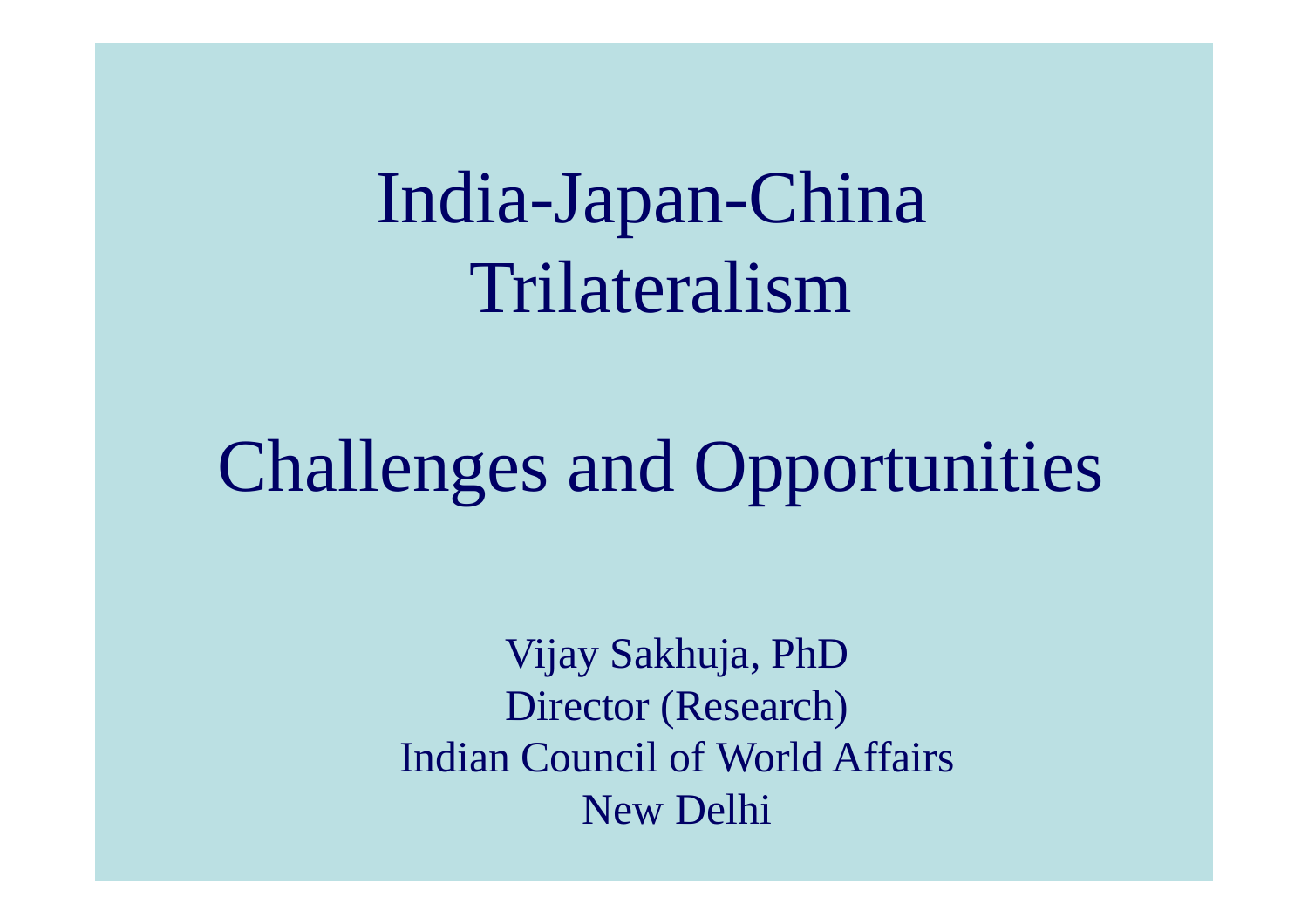**Enhanced economic dynamism**

**Geoeconomic construct : trade and energy flows**

**Distinctive maritime focus**

**Geostrategic construct : region characterized by continental and maritime powers**

**Economics and security shaping eco-pol-mil discourse**

Arabian

INDIAN OCEAN

Arease of Asia in the 2<sup>1st</sup> Century

IA PAN

**Leguator** 

1502

MONGOLIA

CHINA

**HSSTA** 

dahter

Bay of

Bengal

INDIA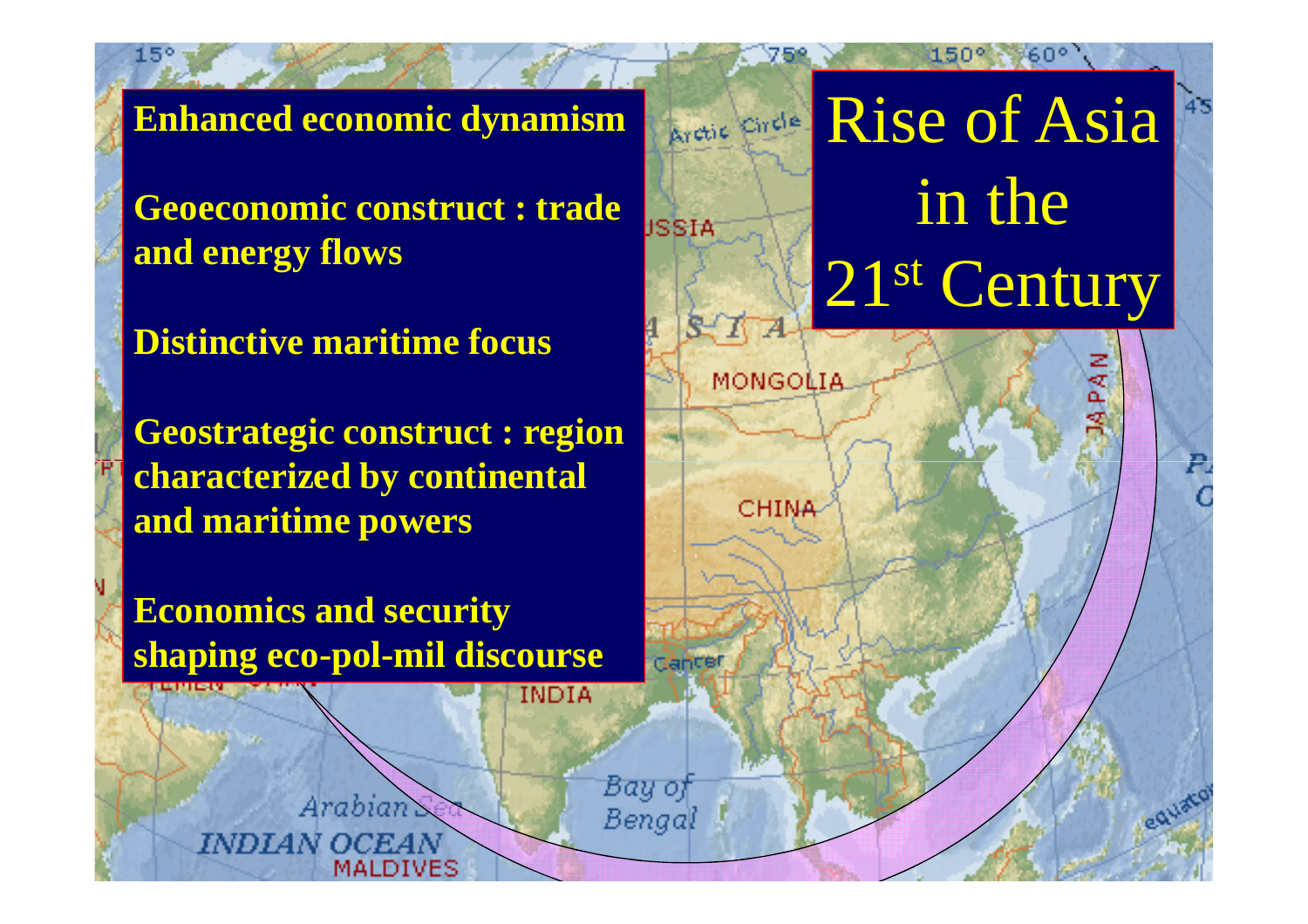**Dependence on sea lanes**

**Economic prosperity intertwined with maritime affairs** 

**Regional waterways : strategic for merchant and naval shipping**

**Military modernisation : Maritime orientation**



150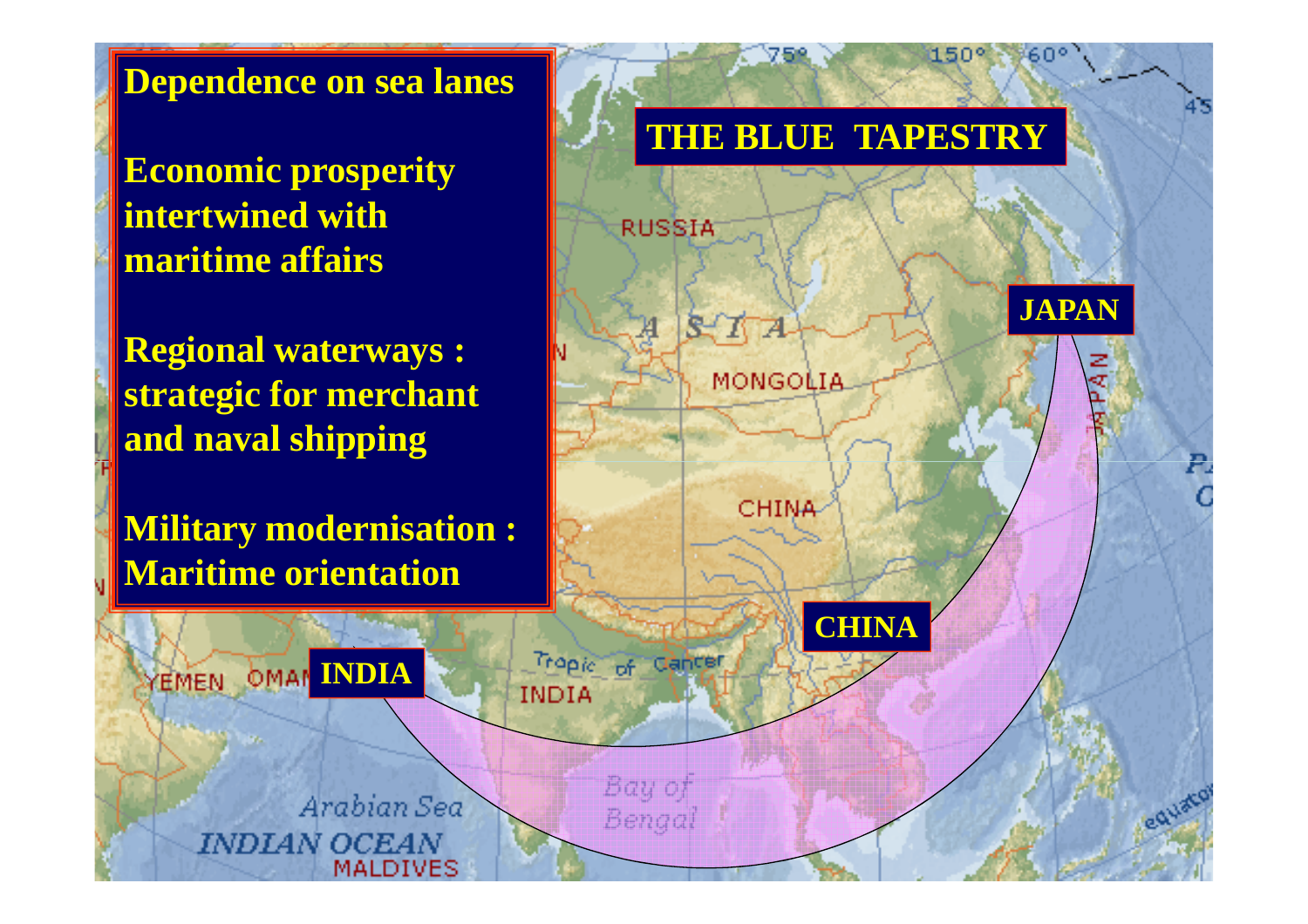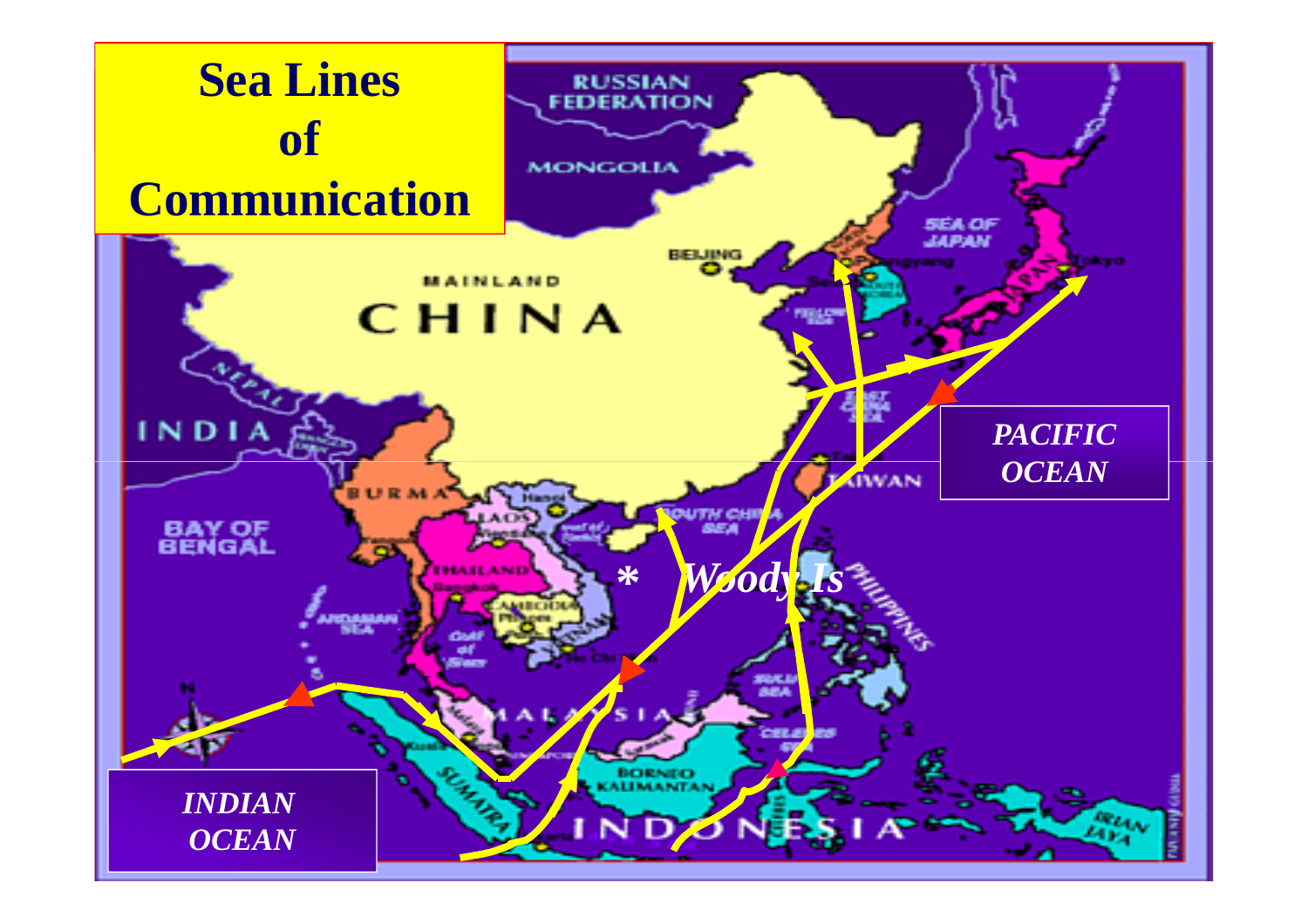#### India's Trade with ASEAN Countries : % of India's Total Trade





#### **ASEAN-India Trade in Goods (TIG) Agreement in Bangkok**

**13 August 2009 : ASEAN-India Trade in Goods (TIG) Agreement in Bangkok signed after six years of negotiations**

**ASEAN-India TIG Agreement paves way forMarket :1.8 billion people with combined GDP US\$ 2.75 trillion**

**Tariffs on over 4,000 product lines will be eliminated by 2016**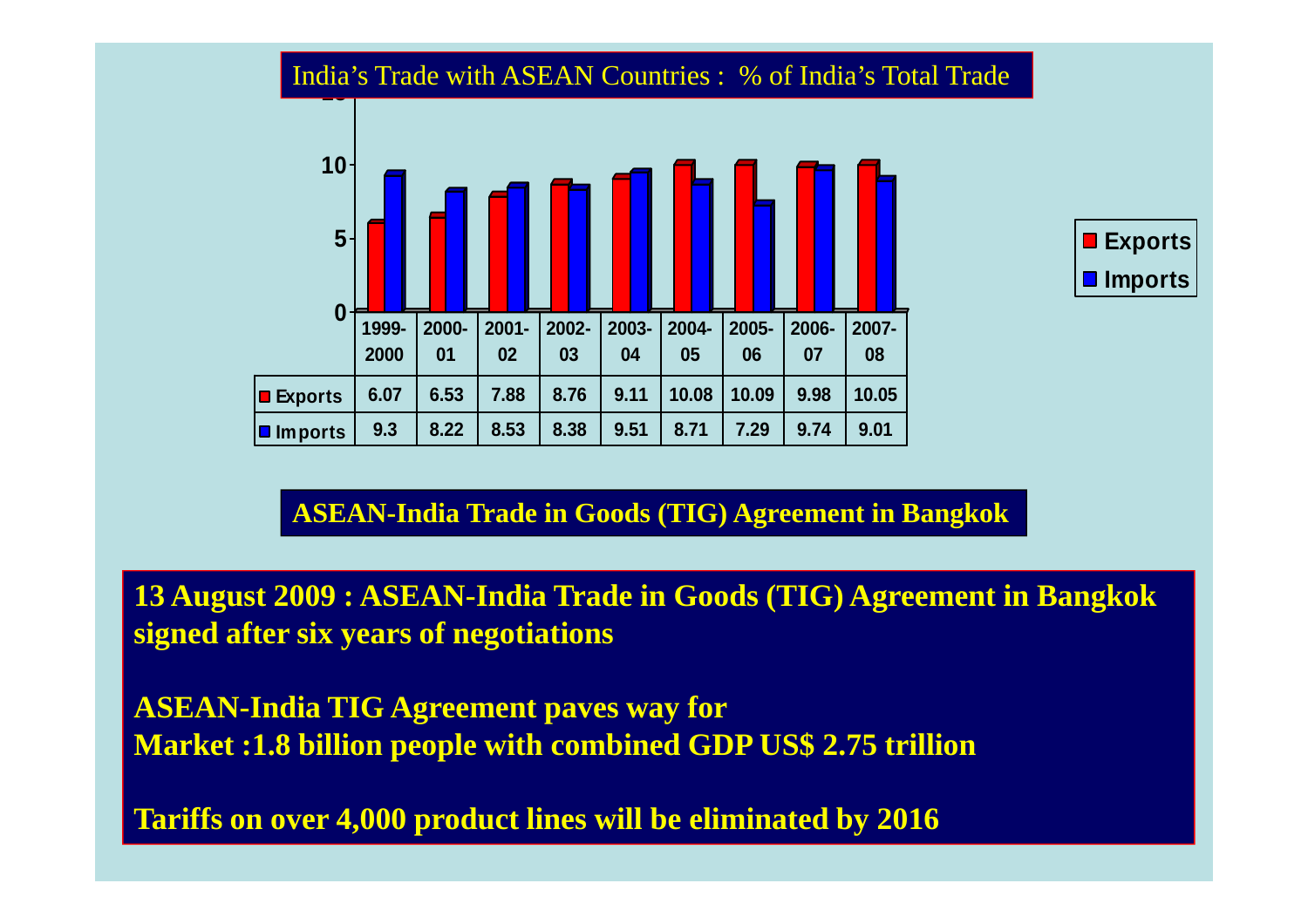## India's Trade with North East Asia : % of India's Total Trade





### China Japan Trade

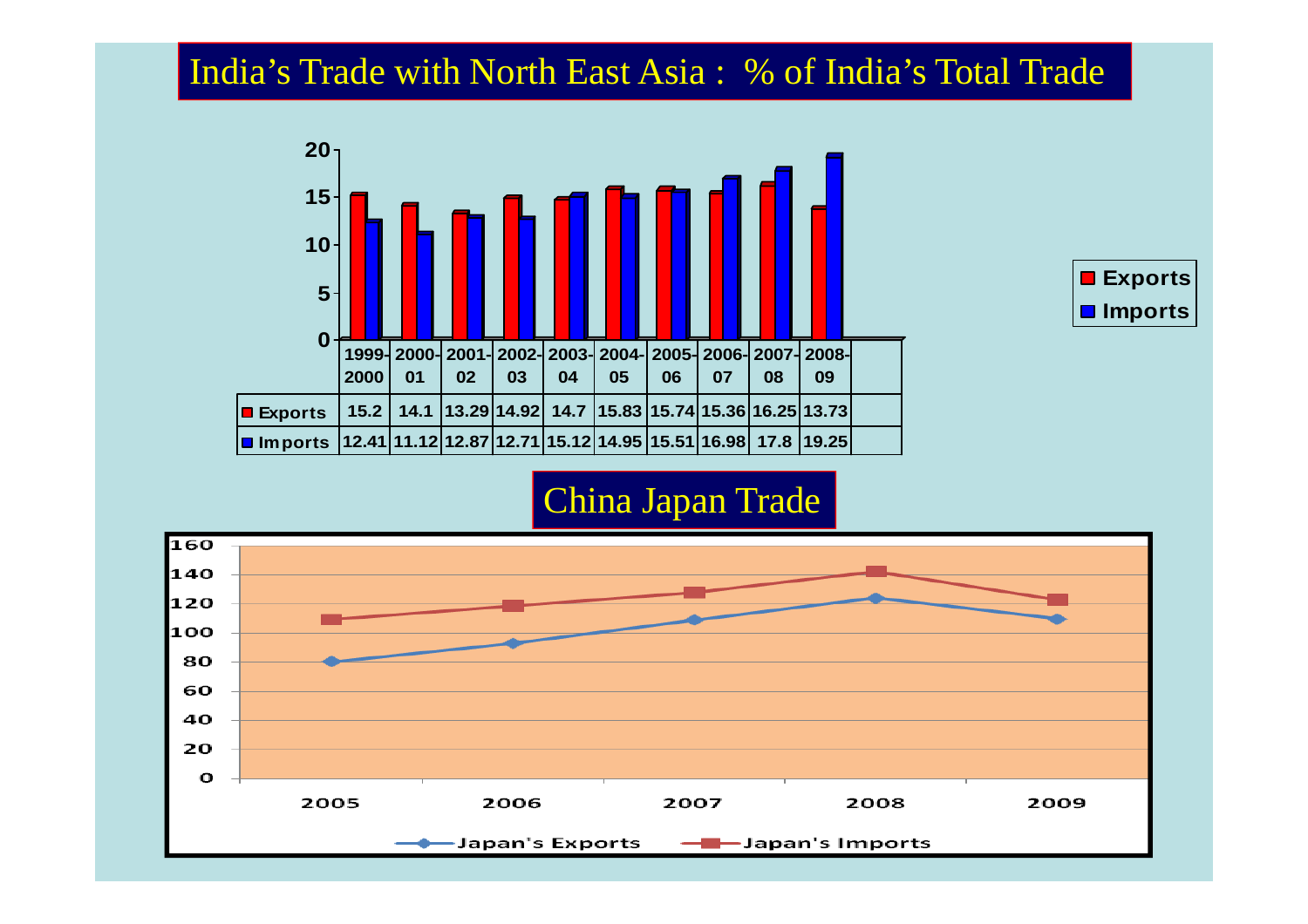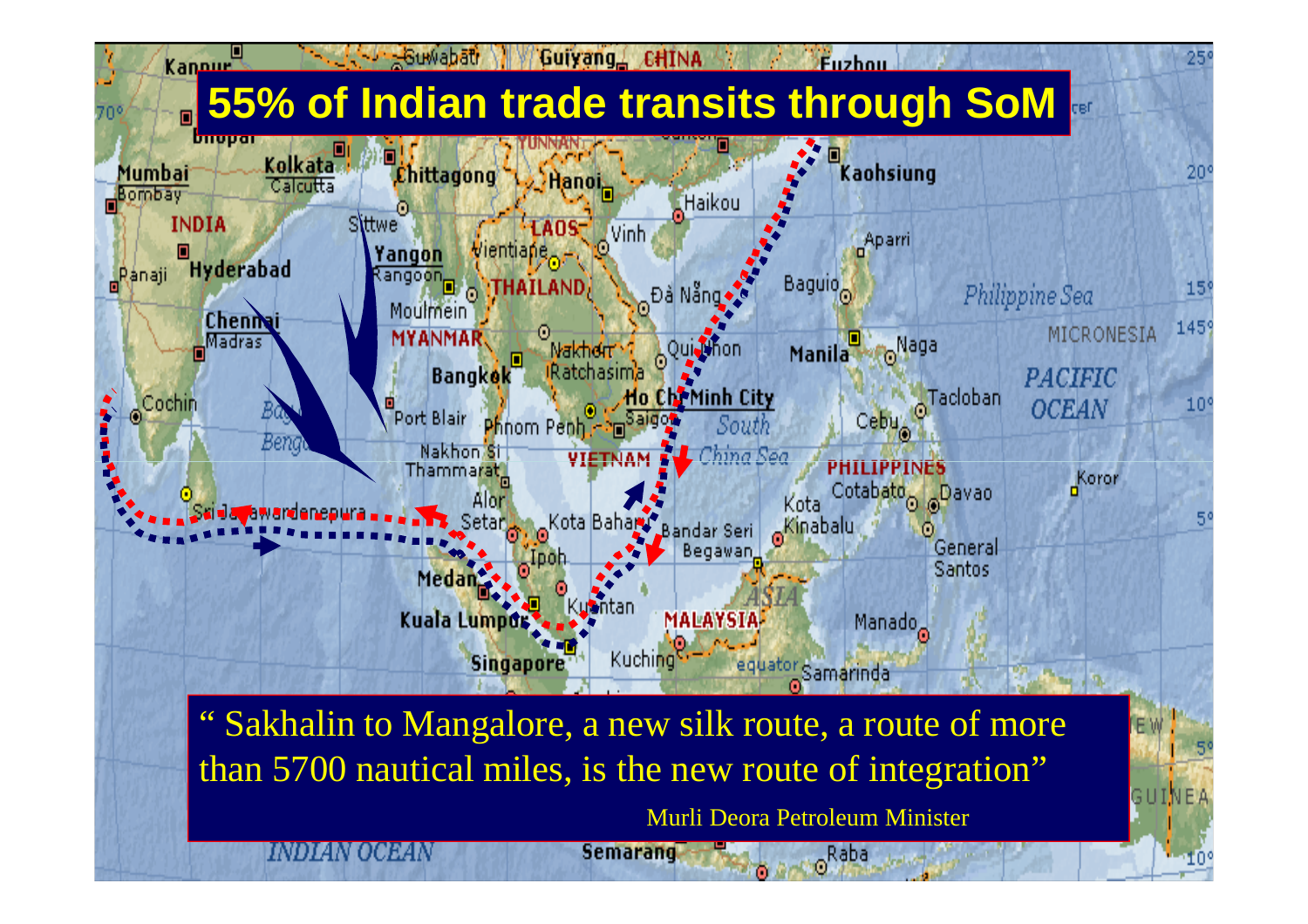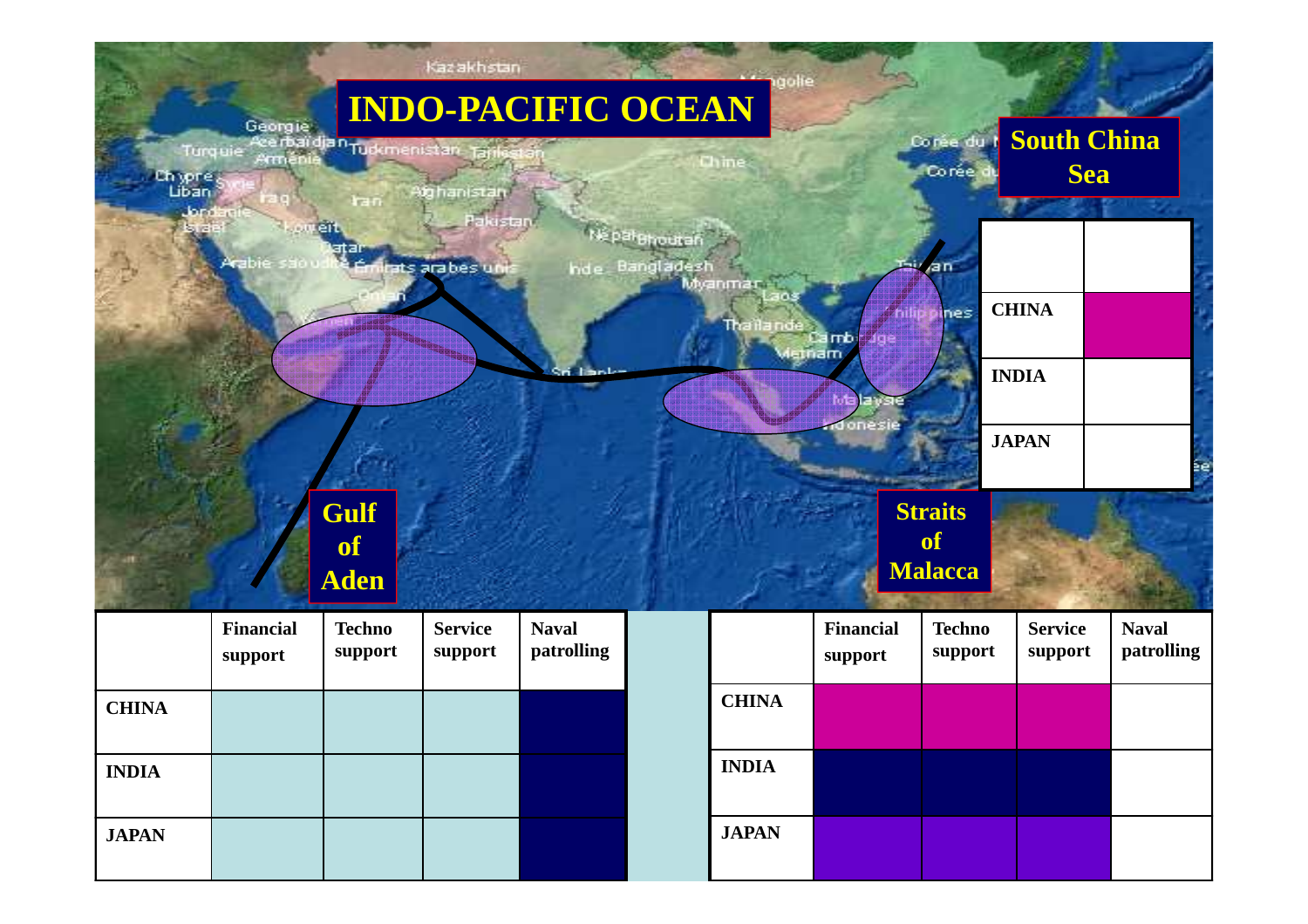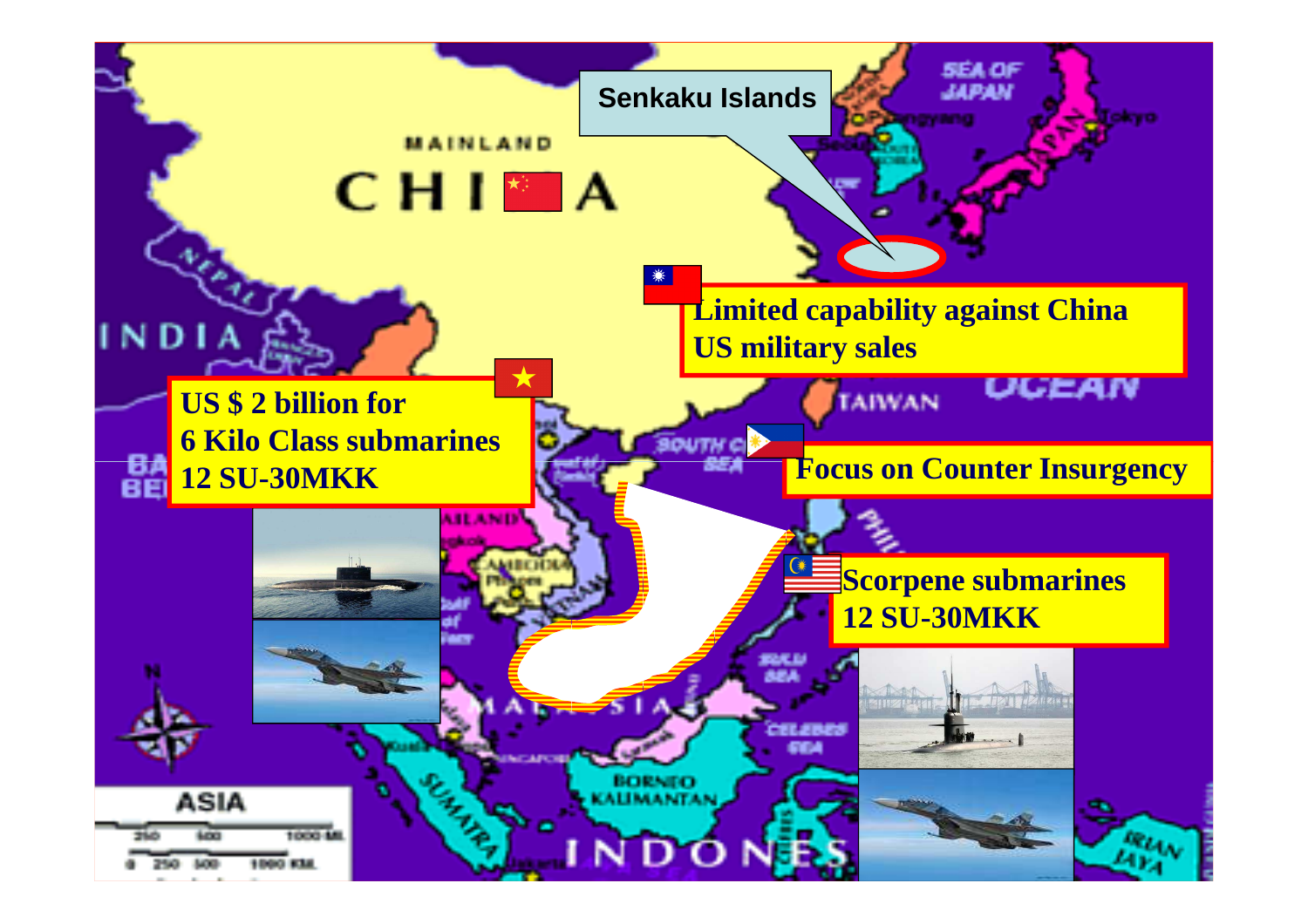# **Asian Pacific Region Naval Acquisitions**

## **2010-2015 : US\$60 billion**

**2010-2020 : US\$108 billion**

**2020-2030 : US\$173 billion**

| Defense Spending as % of Global Military Spending |           |                |  |  |
|---------------------------------------------------|-----------|----------------|--|--|
|                                                   | Asia      | <b>North</b>   |  |  |
|                                                   |           | <b>America</b> |  |  |
| 2007                                              | 24%       | 39%            |  |  |
| 2016                                              | 32%<br>10 | 29%            |  |  |

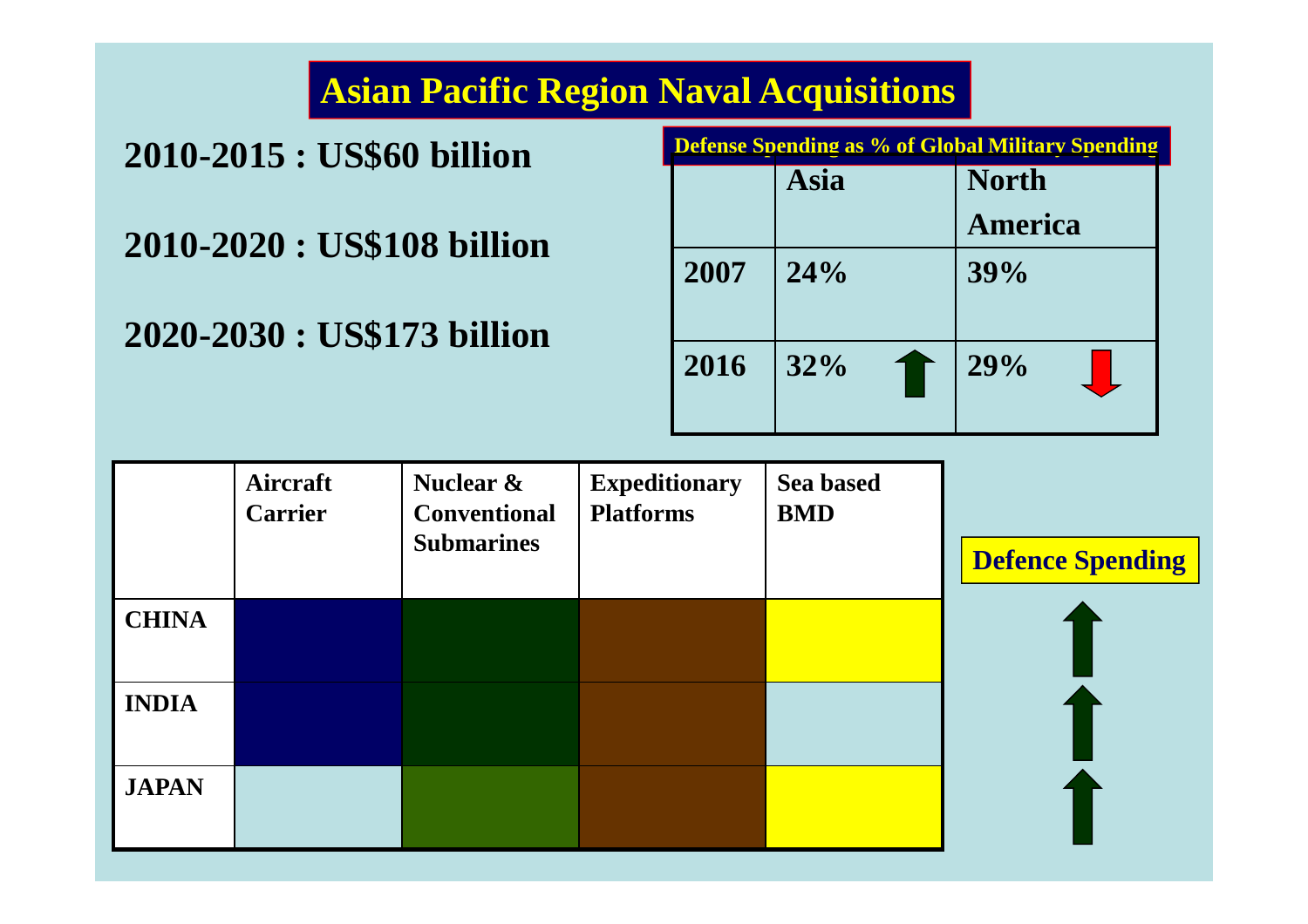**Climate Change Induced Impacts on Coastal Megapolises**

**Coastal assets exposed to climate change**

- **2005 US\$3000 billion**
- **2070 US \$35000 billion**





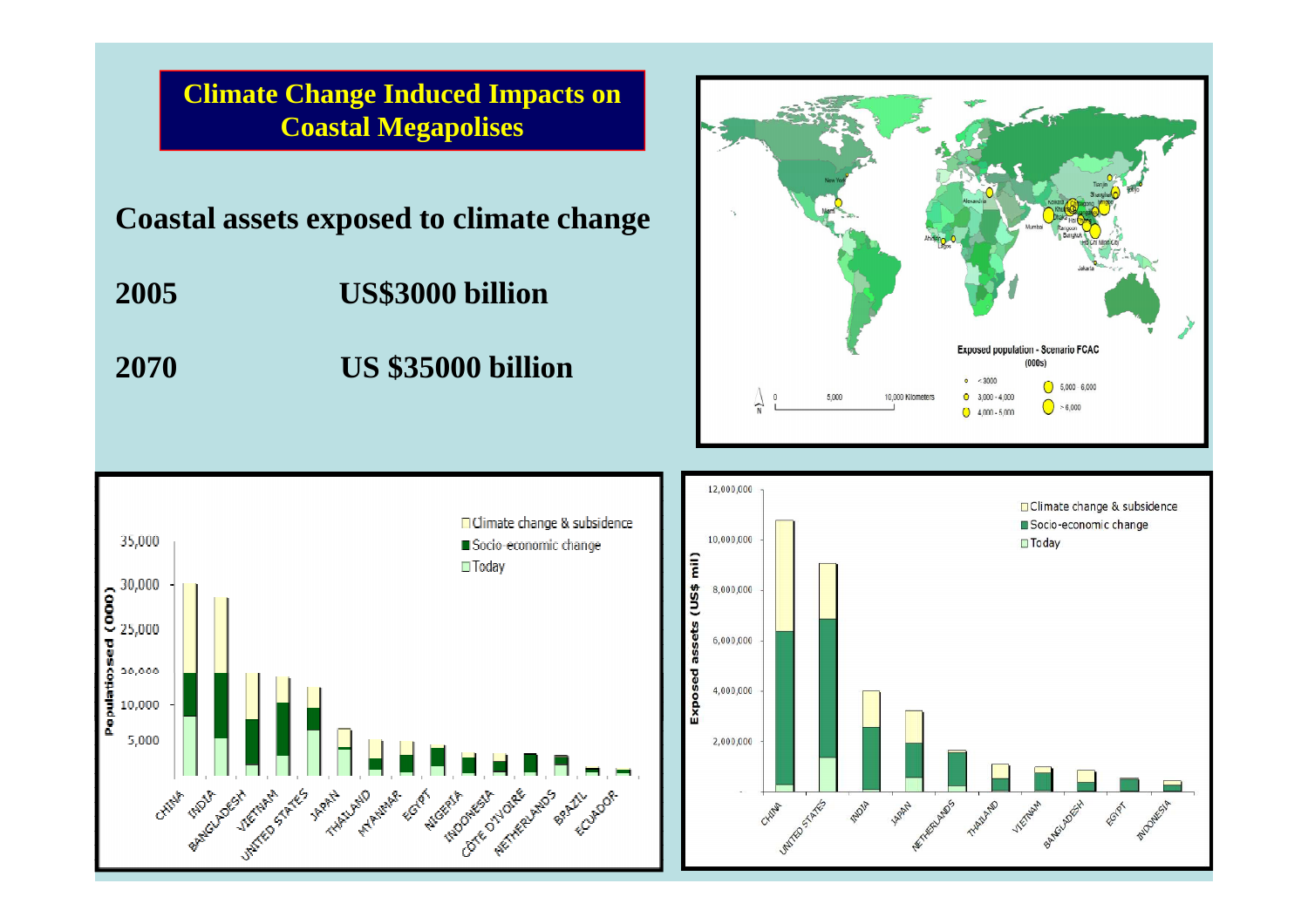| <b>Rank</b>             | <b>Country</b>    | <b>Urban Agglomeration</b> | <b>Exposed Assets</b><br><b>Current (\$Billion)</b> | <b>Exposed Assets Future</b><br>(\$Billion) |
|-------------------------|-------------------|----------------------------|-----------------------------------------------------|---------------------------------------------|
| $\mathbf{1}$            | <b>USA</b>        | Miami                      | 416.29                                              | 3,513.04                                    |
| $\overline{2}$          | <b>CHINA</b>      | Guangzhou                  | 84.17                                               | 3,357.72                                    |
| 3                       | <b>USA</b>        | New York-Newark            | 320.20                                              | 2,147.35                                    |
| $\overline{4}$          | <b>INDIA</b>      | Kolkata (Calcutta)         | 31.99                                               | 1,961.44                                    |
| $\overline{5}$          | <b>CHINA</b>      | Shanghai                   | 72.86                                               | 1,771.17                                    |
| 6                       | <b>INDIA</b>      | <b>Mumbai</b>              | 46.20                                               | 1,598.05                                    |
| $\overline{7}$          | <b>CHINA</b>      | <b>Tianjin</b>             | 29.62                                               | 1,231.48                                    |
| 8                       | <b>JAPAN</b>      | <b>Tokyo</b>               | 174.29                                              | 1,207.07                                    |
| $\overline{9}$          | <b>CHINA</b>      | <b>Hong Kong</b>           | 35.94                                               | 1,163.89                                    |
| 10                      | <b>THAILAND</b>   | <b>Bangkok</b>             | 38.72                                               | 1,117.54                                    |
| <b>Rank</b>             | <b>Country</b>    | <b>Urban Agglomeration</b> | <b>Exposed Population</b><br><b>Current</b>         | <b>Exposed Population</b><br><b>Future</b>  |
| $\mathbf{1}$            | <b>INDIA</b>      | Kolkata (Calcutta)         | 1,929,000                                           | 14,014,000                                  |
| $\overline{2}$          | <b>INDIA</b>      | Mumbai (Bombay)            | 2,787,000                                           | 11,418,000                                  |
| $\overline{3}$          | <b>BANGLADESH</b> | Dhaka                      | 844,000                                             | 11,135,000                                  |
| $\overline{\mathbf{4}}$ | <b>CHINA</b>      | <b>Guangzhou</b>           | 2,718,000                                           | 10,333,000                                  |
| 5                       | <b>VIETNAM</b>    | Ho Chi Minh City           | 1,931,000                                           | 9,216,000                                   |
| $\overline{6}$          | <b>CHINA</b>      | <b>Shanghai</b>            | 2,353,000                                           | 5,451,000                                   |
| $\overline{7}$          | <b>THAILAND</b>   | <b>Bangkok</b>             | 907,000                                             | 5,138,000                                   |
| $8\,$                   | <b>MYANMAR</b>    | Rangoon                    | 510,000                                             | 4,965,000                                   |
| 9                       | <b>USA</b>        | Miami                      | 2,003,000                                           | 4,795,000                                   |
| 10                      | <b>VIETNAM</b>    | Hai Phòng                  | 794,000                                             | 4,711,000                                   |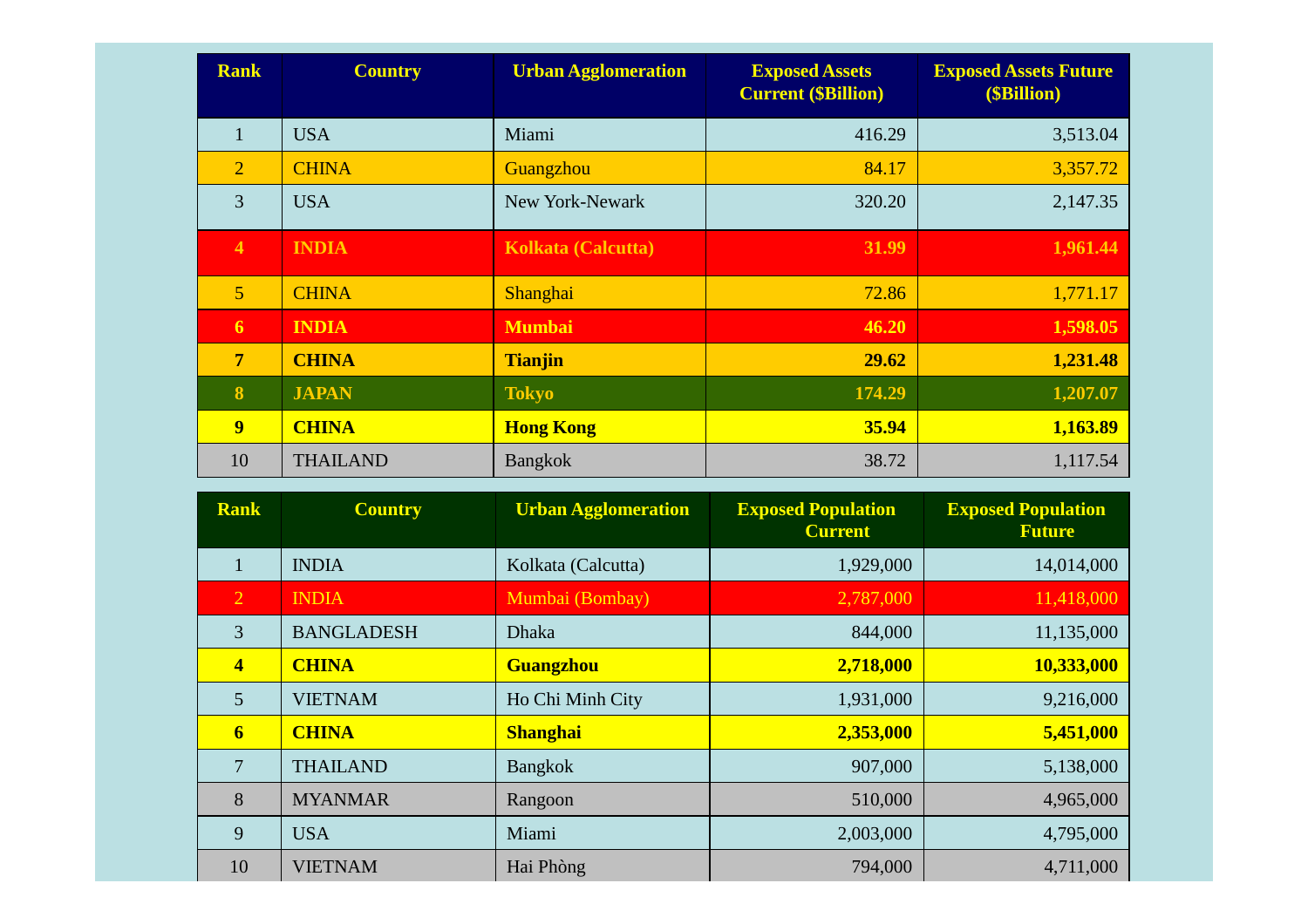**Average temperatures in the Arctic region rising twice as fast as elsewhere in the world.** 

**Arctic ice getting thinner, melting & rupturing**

**Prospects for marine living and non living resources (83 bbl oil and 1550 tcf)** 

**Accessible as Arctic sea-ice melts and commercial shipping begins**

**Arctic Tourism**

**Hardened positions due to economic and strategic Interests**

**Economic opportunity could benefit all of the Arctic rim states if climate change is seen as an opportunity**

**Arctic Council : China, Japan and India**